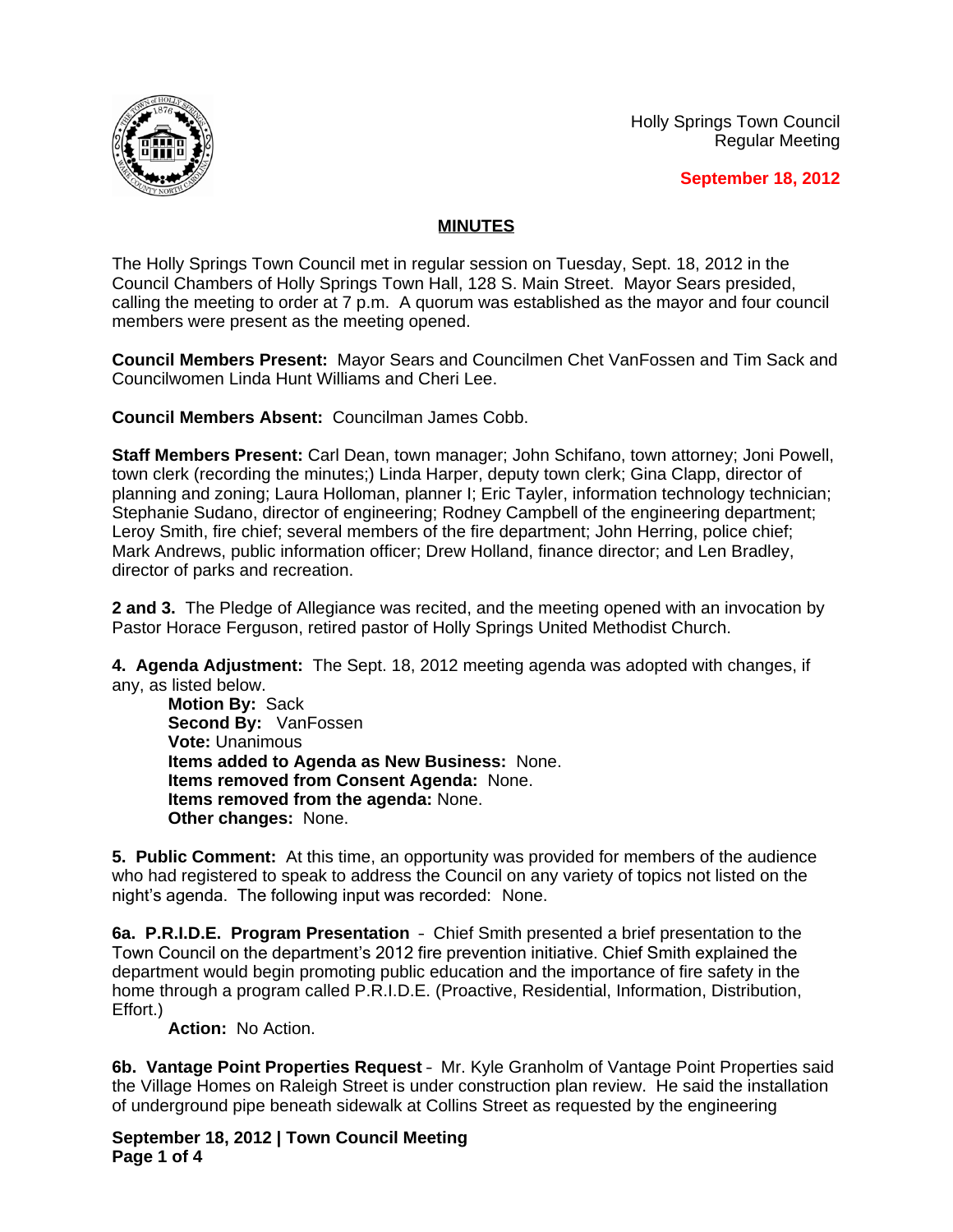department would be cost prohibitive. He said the housing project was approved last year with a waiver of road improvements, but the requirement for sidewalk remained.

He said grade issues and the need for an expensive drainage pipe make the project impossible to build and recoup the costs.

Mr. Granholm asked the Council to adopt a motion to have the sidewalk cost to be paid as a fee-in-lieu and the sidewalk installed when Collins Street is widened.

Mrs. Sudano said she had not seen the development plan and she feels a design could have been devised with other options.

**Action:** The Council approved a motion to table the item until the developer's engineer and town staff meet, and more options are determined.

**Motion By:** Sack **Second By:** Williams **Vote:** Unanimous

**7. Consent Agenda:** The Council approved a motion to approve all items on the Consent Agenda. The motion carried following a motion by Councilman Sack, a second by Council woman Williams and a unanimous vote. The following actions were affected:

7a. Minutes - The Council approved minutes of the Council's regular meeting held Sept. 4, 2012.

7b. Budget Amendment Report - The Council received a monthly report of amendments to the FY 2012-13 budget approved by the town manager. *A copy of the budget amendment report is attached to these minutes.*

7c. Leaf Truck Bid Award – The Council awarded a bid to Virginia Truck Center in the amount of \$136,314.64 for a 2013 Freightliner M2 leaf truck.

7d. Budget Amendment, \$18,265 – The Council adopted amendments to the FY 2012-13 budget in the amount of \$18,265 to set up a project account and transfer funds from street reserves for the Old Holly Springs/Apex Road extension project. Copies *of the budget amendments are attached to these minutes.*

7e. Resolution 12-24 – The Council adopted Resolution 12- 24 authorizing submission of a North Carolina Governor's Highway Safety Program grant application and adopted a related budget amendment. *A copy of Resolution 12-24 is attached to these minutes.*

7f. Public Safety Software License Agreement - The Council approved to enter a license/services agreement with SunGard Public Sector, Inc. for public safety software.

**8a.** Street Tree Maintenance and Enforcement Policy Statement – Mrs. Holloman said the street tree policy was first brought before the Town Council at the Aug. 7 meeting. At that time, staff received much feedback suggesting staff rework the policy before the Town Council considered adopting it.

She said specifically, Council had mixed reactions to requiring property owners to maintain street trees that are located within the public right-of-way. However, the council was in agreement that property owners should not be charged for any work that the Town does and requested that those requirements be removed. Mrs. Holloman said that, through collaborative meetings with the town attorney and planning, engineering, and public works departments, staff has eliminated the language regarding charging property owners for work completed by the Town, and also has added language suggesting the Town create a street tree maintenance program as necessary to rectify the problems existing street trees are causing.

She said the policy is needed because of the existing street tree maintenance issues in many subdivisions in town since the Town did not previously have any regulations regarding the location, spacing, and specific acceptable species of street trees.

**September 18, 2012 | Town Council Meeting Page 2 of 4** Mrs. Holloman said Council agreed with the majority of the policy but requested staff rework bullet number 2 under Street Tree Maintenance to clarify that property owners are not required to maintain street trees, but certainly are not prohibited from doing so. She said staff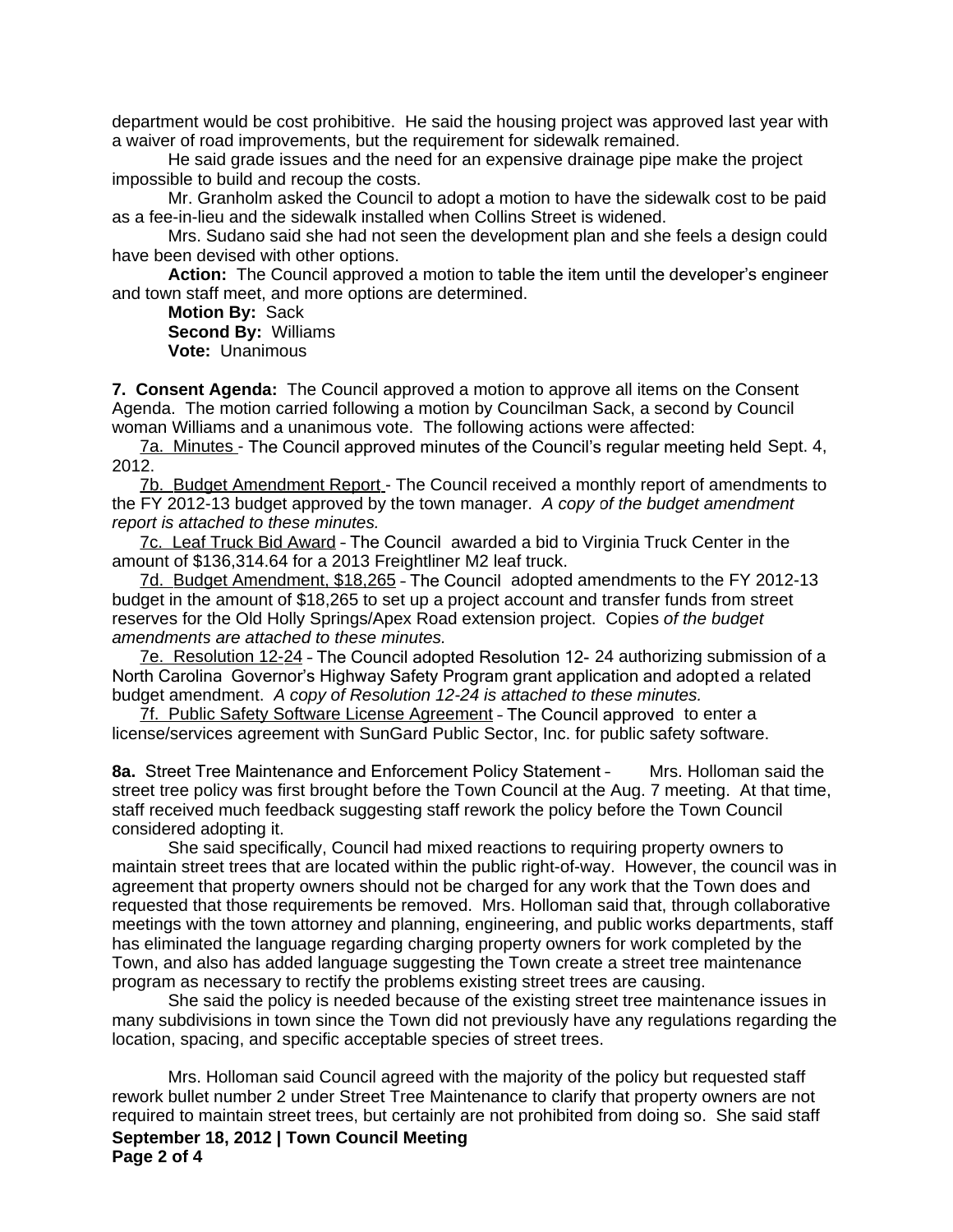has since reworked that language to state that property owners are encouraged to perform maintenance, but are not required to do so.

**Action:** The Council approved a motion to adopt Policy Statement P-039, Street Tree Maintenance and Enforcement.

**Motion By:** Sack **Second By:** Williams **Vote:** Unanimous *A copy of Policy Statement P-039 is attached to these minutes.*

9a. Western Wake Partnership – Mr. Schifano said in 2005 the Town entered into the Western Wake Partnership with the Towns of Cary, Apex and Morrisville for sharing the construction of the effluent line to the Cape Fear River. He said the agreement has a withdrawal provision, and the town in 2010 exercised its right to withdraw. Since the withdrawal, the towns have been in negotiations to determine all the applicable costs that Holly Springs is legally responsible for under the agreement. The negotiations are not complete at this time, and the Town of Cary has asked for this agreement to give the parties additional time to negotiate.

He said the Town of Cary is of the opinion that the statute of limitations would prohibit any legal action by Cary to collect against the Town after the two-year anniversary of Holly Springs' withdrawal, and has proposed this agreement to give the parties additional time.

He said that he recommended that the council authorize the tolling agreement.

**Action:** The Council approved a motion to authorize the town attorney to enter into a tolling agreement with the Towns of Cary, Apex, and Morrisville regarding the Western Wake Partnership.

**Motion By:** Sack **Second By:** Williams **Vote:** Unanimous

**9b. Womble and Jones Parks, and Greenway Trail Extension -** Mr. Dean asked the Council to approve a professional services contract with McNeely and Associates for project management services of three recreation-related projects.

He said Dennis Pitts of McNeely and Associates primarily would be responsible for project management. Mr. Pitts has solid project management experience, Mr. Dean added.

Mr. Dean said the McNeely and Associates proposal covers three projects: Womble and Jones Park additions and expansions and greenway trail extensions.

He said utilization of a professional project manager who is accustomed to managing multiple projects will help to ensure that these projects are completed on schedule and within anticipated cost projections. In fact, the savings sometimes realized on a project where a project manager is involved are actually greater than the cost for the professional services contract itself, Mr. Dean added.

**Action:** The Council approved a motion to enter into a professional services contract with McNeely and Associates in the amount of \$62,880 for project management of the Womlbe and Jones Park and greenway trail extension projects and to adopt a budget amendment to cover the contract.

**Motion By:** VanFossen **Second By:** Lee **Vote:** Unanimous *A copy of the budget amendment is attached to these minutes.*

**10. Other Business:** Mayor Sears presented Town Clerk Joni Powell and Deputy Town Clerk Linda Harper their recently-attained State of North Carolina certifications as municipal clerks. Ms. Powell and Ms. Harper are among the first professional city clerks in North Carolina to be certified by the state in the new program.

**September 18, 2012 | Town Council Meeting Page 3 of 4**